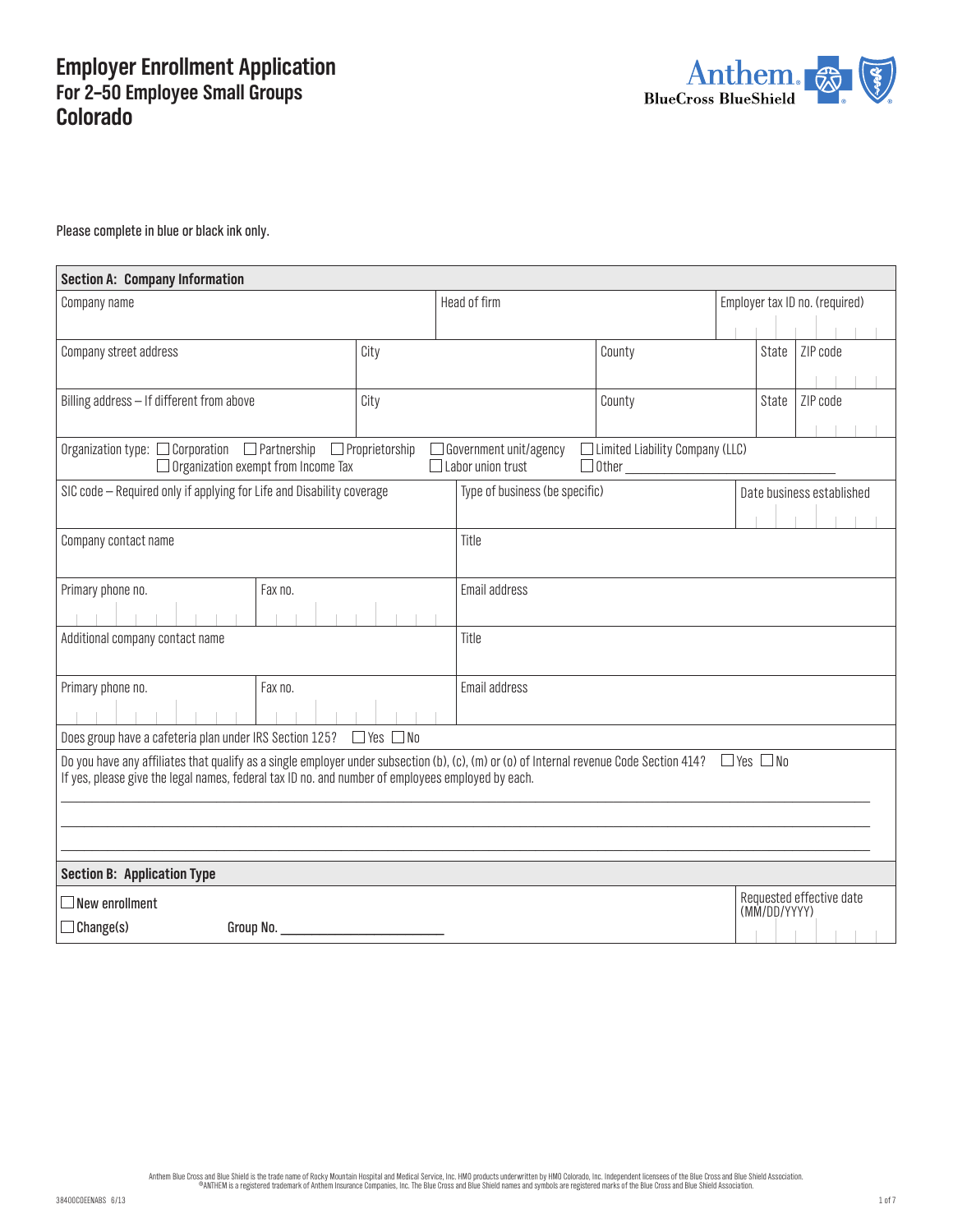|                                                                                               |                                                                                                                                                                                                                                                                                               |                            |                                                                                                                                                                                                                                      |                      | Employer tax ID no. (required)                                                                                                                                 |  |
|-----------------------------------------------------------------------------------------------|-----------------------------------------------------------------------------------------------------------------------------------------------------------------------------------------------------------------------------------------------------------------------------------------------|----------------------------|--------------------------------------------------------------------------------------------------------------------------------------------------------------------------------------------------------------------------------------|----------------------|----------------------------------------------------------------------------------------------------------------------------------------------------------------|--|
| <b>Section C: Type of Coverage</b>                                                            |                                                                                                                                                                                                                                                                                               |                            |                                                                                                                                                                                                                                      |                      |                                                                                                                                                                |  |
| <b>Designated Plan</b><br><b>Designated Plan(s)</b>                                           | 1. Medical Coverage - I choose to offer:<br>1-3 enrolling employees (choose one plan)                                                                                                                                                                                                         |                            | 4+ enrolling employee (choose a single plan or mix of plans)                                                                                                                                                                         |                      |                                                                                                                                                                |  |
| <b>Elements</b>                                                                               | $\Box$ Core DirectAccess Plus grdf<br>· PPO \$5,900 Deductible (OUP1)<br>$\Box$ Core DirectAccess Plus gtpa<br>• PPO \$4,000 Deductible (OUP2)                                                                                                                                                |                            | $\Box$ Essential DirectAccess Plus gjpa<br>• PPO \$3,000 Deductible (OUP4)<br>$\Box$ Essential DirectAccess Plus ggqa<br>• PPO \$2,000 Deductible (OUP7)                                                                             |                      | $\Box$ Essential DirectAccess Plus gcqa<br>• PPO \$1,500 Deductible (OUP6)<br>Essential DirectAccess Plus<br>w/Dental ggqa<br>• PPO \$2,000 Deductible (OUSK)  |  |
| <b>Classic Solutions</b>                                                                      | $\Box$ Essential DirectAccess gyia<br>• PPO \$2,000 Deductible (OUPZ)<br>$\Box$ Preferred DirectAccess giha<br>• PPO \$2,000 Deductible (OUPX)<br>$\Box$ Preferred DirectAccess Plus gzpa<br>• PPO \$500 Deductible (OUP5)                                                                    |                            | $\Box$ Preferred DirectAccess gfha<br>• PPO \$1,500 Deductible (OUPW)<br>$\Box$ Preferred DirectAccess Plus<br>w/Dental gzpa<br>• PPO \$500 Deductible (OUSH)<br>$\Box$ Preferred DirectAccess ghla<br>• PPO \$750 Deductible (OUPQ) |                      | $\Box$ Preferred DirectAccess gfga<br>· PPO \$1,000 Deductible (OUPV)<br>$\Box$ Preferred DirectAccess gpka<br>• PPO \$500 Deductible (OUPN)                   |  |
| <b>Consumer-Driven</b>                                                                        | $\Box$ Core DirectAccess Plus ghhb<br>• HSA \$4,500 Deductible (OUPA)<br>$\Box$ Core DirectAccess Plus gpdb<br>• HSA \$2,500 Deductible (OUP9)<br>$\Box$ Core DirectAccess gmua<br>• HSA \$5,500 Deductible (0UQ0)                                                                            |                            | $\Box$ Essential DirectAccess gpsa<br>• HSA \$2,500 Deductible (0UQ4)<br>$\Box$ Essential DirectAccess gdsa<br>• HSA \$3,500 Deductible (OUQ6)                                                                                       |                      |                                                                                                                                                                |  |
| <b>High Performance</b>                                                                       | $\Box$ Core Guided Access Plus giga<br>• HMO \$5,000 Deductible (OUNG)<br>$\Box$ Core Guided Access Plus w/ Dental gjqa<br>• HMO \$5,000 Deductible (OUSF)                                                                                                                                    |                            | $\Box$ Essential Guided Access gpja<br>• HMO \$1,750 Deductible (OUNH)<br>$\square$ Essential Guided Access gcda<br>• HMO \$2,500 Deductible (OUNE)                                                                                  |                      | $\Box$ Essential DirectAccess Plus gnea<br>• PPO \$2,500 Deductible (OUNP)<br>$\Box$ Preferred Guided Access Plus gmca<br>• HMO \$1,000 Deductible (OUNF)      |  |
| Focused                                                                                       | $\Box$ Essential DirectAccess Plus ghpa<br>• HMO \$4,000 Deductible (OUNU)<br>$\Box$ Essential DirectAccess Plus gzca<br>• HMO \$3,000 Deductible (OUNQ)                                                                                                                                      |                            | $\Box$ Essential DirectAccess gzia<br>• HMO \$4,000 Deductible (OUNY)<br>$\Box$ Essential DirectAccess ggja<br>• HMO \$2,500 Deductible (OUNZ)                                                                                       |                      | $\Box$ Preferred DirectAccess Plus gfda<br>• HMO \$1,500 Deductible (OUNR)<br>$\Box$ Preferred DirectAccess Plus gmpa<br>• HMO \$500 Deductible (OUN9)         |  |
|                                                                                               | Choose your medical contribution for each month $-$ only one choice is allowed.<br>Contribution option 1: Traditional option - We will contribute (50% to 100%):<br>Contribution option 2: Flat dollar amount option \$                                                                       |                            | (\$125 or more)                                                                                                                                                                                                                      | % per employee       | % per dependent (optional).                                                                                                                                    |  |
|                                                                                               | For Consumer-Directed Health plans:<br>$\Box$ Group will establish Health Savings Account (HSA) with Anthem facilitating with a banking services provider.<br>$\Box$ Group will establish Health Savings Account (HSA) but does not want Anthem to facilitate in the creation of the account. |                            |                                                                                                                                                                                                                                      |                      |                                                                                                                                                                |  |
| <b>HSA administrator name</b>                                                                 |                                                                                                                                                                                                                                                                                               | Phone no.                  |                                                                                                                                                                                                                                      | <b>Email address</b> |                                                                                                                                                                |  |
|                                                                                               | 2. Dental Coverage - check all that apply                                                                                                                                                                                                                                                     |                            |                                                                                                                                                                                                                                      |                      |                                                                                                                                                                |  |
| $\Box$ Anthem Dental Pediatric<br>$\Box$ Anthem Dental Pediatric Enhanced<br>$\lrcorner$ None |                                                                                                                                                                                                                                                                                               | <b>Anthem Adult Dental</b> | <b>Anthem Adult Dental Enhanced</b>                                                                                                                                                                                                  |                      | $\Box$ Anthem Dental Family<br>Anthem Dental Family Enhanced                                                                                                   |  |
| % per employee                                                                                | Choose your dental contribution for each month<br>_% per dependent (optional).                                                                                                                                                                                                                |                            |                                                                                                                                                                                                                                      |                      |                                                                                                                                                                |  |
|                                                                                               |                                                                                                                                                                                                                                                                                               |                            |                                                                                                                                                                                                                                      |                      | NOTE: A separate Dental Application is required to enroll in the Dental Prime and Complete products. Please contact your broker to obtain the necessary forms. |  |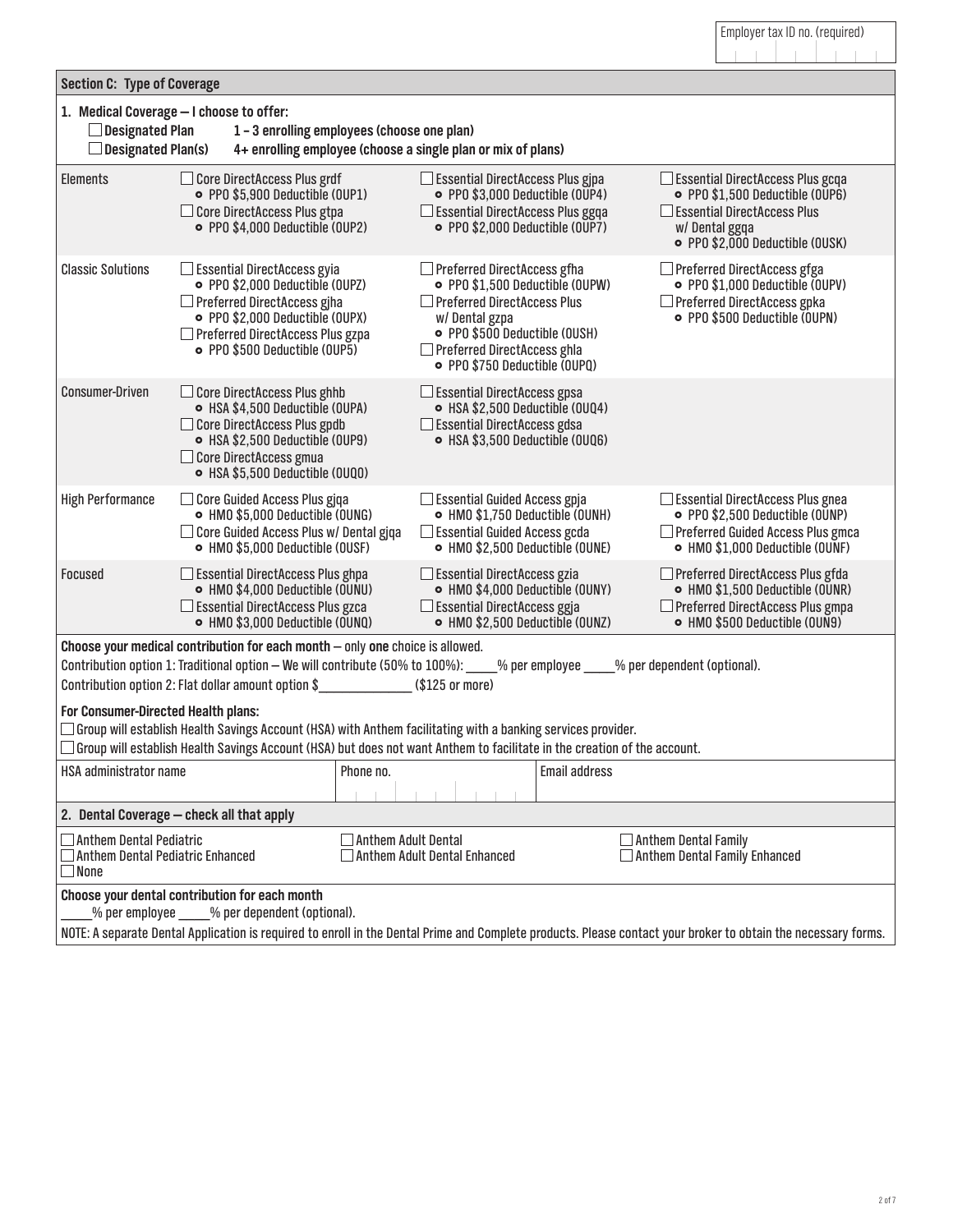| 3. Vision Coverage - select one plan option                                                                                                                                                                                                                                                     |                                                                                                                                                                                                                                |                                                                       |  |  |  |  |  |
|-------------------------------------------------------------------------------------------------------------------------------------------------------------------------------------------------------------------------------------------------------------------------------------------------|--------------------------------------------------------------------------------------------------------------------------------------------------------------------------------------------------------------------------------|-----------------------------------------------------------------------|--|--|--|--|--|
| <b>Full Service</b>                                                                                                                                                                                                                                                                             |                                                                                                                                                                                                                                | <b>Materials Only Plans</b>                                           |  |  |  |  |  |
| Anthem Blue View Vision A1<br>$\Box$ Anthem Blue View Vision B1<br>$\Box$ Anthem Blue View Vision B2<br>Anthem Blue View Vision A2<br>Anthem Blue View Vision A3<br>Anthem Blue View Vision B3<br>Anthem Blue View Vision A4<br>$\Box$ Anthem Blue View Vision B4<br>Anthem Blue View Vision A5 | Anthem Blue View Vision C1<br>Anthem Blue View Vision C2<br>Anthem Blue View Vision C3<br>$\Box$ Anthem Blue View Vision C4                                                                                                    | Anthem Blue View Vision M01<br>Anthem Blue View Vision MO2<br>  None  |  |  |  |  |  |
| Choose your vision contribution for each month                                                                                                                                                                                                                                                  | $%$ per employee $%$ per dependent (optional).                                                                                                                                                                                 |                                                                       |  |  |  |  |  |
| Riders/Optional Benefits - select additional optional benefits                                                                                                                                                                                                                                  |                                                                                                                                                                                                                                |                                                                       |  |  |  |  |  |
|                                                                                                                                                                                                                                                                                                 | All medical plans listed above are Calendar Year. If you want your Medical plan to be based on Plan Year, then you can select from the list provided below.<br>NOTE: These plans can not be combined with Calendar Year plans. |                                                                       |  |  |  |  |  |
| Core Bronze DirectAccess Plus gtpa<br>• PPO \$4,000D (OUQH)<br>Core Bronze Guided Access Plus gjqa<br>• HMO \$5,000D (OUQC)                                                                                                                                                                     | $\Box$ Essential Silver DirectAccess Plus gnea<br>• PPO \$2,500D (OUQE)<br>Essential Silver DirectAcess ggja<br>• HMO \$2,500D (OUQB)                                                                                          | $\Box$ Preferred Gold DirectAccess Plus gfda<br>• HMO \$1,500D (OUQA) |  |  |  |  |  |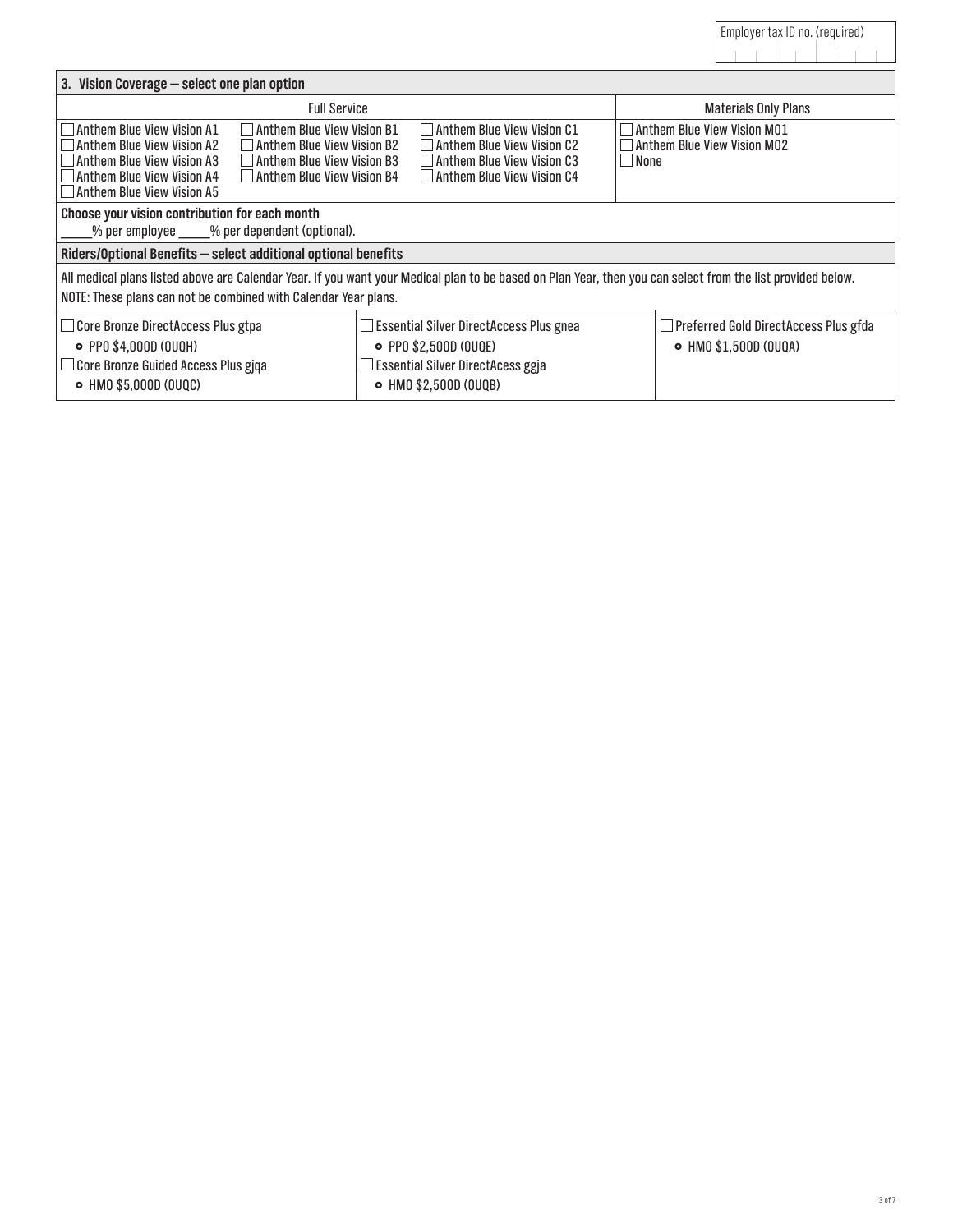| 4. Life and Disability Coverage - check all that apply.                                                                                                                                                                                                                                                                                                                                                                                                                                                                                                                                                                                                                                                                                                                                                                                                                                                                                                                                                                                                                                                                                                                                                                                                                                                                                                                                                 |                        |                                                                              |                     |                                                                                                                          |                                                                                                                                |                                              |                                                        |                                                |                         |
|---------------------------------------------------------------------------------------------------------------------------------------------------------------------------------------------------------------------------------------------------------------------------------------------------------------------------------------------------------------------------------------------------------------------------------------------------------------------------------------------------------------------------------------------------------------------------------------------------------------------------------------------------------------------------------------------------------------------------------------------------------------------------------------------------------------------------------------------------------------------------------------------------------------------------------------------------------------------------------------------------------------------------------------------------------------------------------------------------------------------------------------------------------------------------------------------------------------------------------------------------------------------------------------------------------------------------------------------------------------------------------------------------------|------------------------|------------------------------------------------------------------------------|---------------------|--------------------------------------------------------------------------------------------------------------------------|--------------------------------------------------------------------------------------------------------------------------------|----------------------------------------------|--------------------------------------------------------|------------------------------------------------|-------------------------|
|                                                                                                                                                                                                                                                                                                                                                                                                                                                                                                                                                                                                                                                                                                                                                                                                                                                                                                                                                                                                                                                                                                                                                                                                                                                                                                                                                                                                         | <b>Life Products</b>   |                                                                              |                     |                                                                                                                          |                                                                                                                                | <b>Disability Products</b>                   |                                                        |                                                |                         |
| Basic Life & Accidental Death & Dismemberment (AD&D)                                                                                                                                                                                                                                                                                                                                                                                                                                                                                                                                                                                                                                                                                                                                                                                                                                                                                                                                                                                                                                                                                                                                                                                                                                                                                                                                                    |                        |                                                                              |                     | <b>Short Term Disability (STD)</b>                                                                                       |                                                                                                                                |                                              |                                                        |                                                |                         |
| $\Box$ Option A - Flat benefit amount for all employees<br>$\Box$ 2 - 9 enrolled employees<br>$\Box$ \$25,000 $\Box$ \$30,000<br>$\Box$ 10 - 19 enrolled employees<br>$\Box$ \$25,000 $\Box$ \$30,000 $\Box$ \$50,000 $\Box$ \$100,000<br>□ 20+ enrolled employees \$___________<br>of \$25,000 up to \$300,000 maximum. in \$1,000 increments)<br>$\Box$ Option B - Benefit is a percentage of salary; check one of the following<br>for all employees<br>$\Box$ 2 - 9 enrolled employees (\$25,000 up to \$100,000 max.)                                                                                                                                                                                                                                                                                                                                                                                                                                                                                                                                                                                                                                                                                                                                                                                                                                                                              | $\square$ \$50,000     | (specify amount                                                              |                     | $\square$ \$250<br>or<br>$\Box$ \$1,000<br>$\square$ \$1,350<br>$\Box$ 1/8/13<br>$\Box$ 8/8/13<br>$\Box$ 15/15/13        | $\square$ 67% of Salary to a Maximum Benefit of:<br><b>STD Elimination Period Options:</b><br>$\Box$ 30/30/13 [20+ Lives Only] |                                              | $\Box$ 1/8/26<br>$\Box$ 8/8/26<br>$\Box$ 15/15/26      | $\Box$ 30/30/26 [20+ Lives Only]               |                         |
| $\Box$ 1 x annual salary up to \$<br>$\square$ 10 - 19 enrolled employees (\$25,000 up to \$250,000 max.)<br>□ 2 x annual salary up to \$<br>$\Box$ 20+ enrolled employees (\$25,000 up to \$300,000 max.)<br>$\Box$ 1 x annual salary up to \$ $\Box$ 2 x annual salary up to \$ $\Box$<br>Please provide list of employees and base salaries                                                                                                                                                                                                                                                                                                                                                                                                                                                                                                                                                                                                                                                                                                                                                                                                                                                                                                                                                                                                                                                          |                        |                                                                              |                     |                                                                                                                          | Employer Contribution - 96                                                                                                     |                                              |                                                        |                                                |                         |
| Employer Contribution - ________%                                                                                                                                                                                                                                                                                                                                                                                                                                                                                                                                                                                                                                                                                                                                                                                                                                                                                                                                                                                                                                                                                                                                                                                                                                                                                                                                                                       |                        |                                                                              |                     |                                                                                                                          |                                                                                                                                |                                              |                                                        |                                                |                         |
| <b>Basic Dependent Life</b>                                                                                                                                                                                                                                                                                                                                                                                                                                                                                                                                                                                                                                                                                                                                                                                                                                                                                                                                                                                                                                                                                                                                                                                                                                                                                                                                                                             |                        |                                                                              |                     | <b>Long Term Disability (LTD)</b>                                                                                        |                                                                                                                                |                                              |                                                        |                                                |                         |
| $2 - 19$ Lives<br>$\Box$ \$10,000 Spouse/\$5,000 Child<br>20 - 50 Lives<br>$\Box$ \$20,000 Spouse / \$10,000 Child                                                                                                                                                                                                                                                                                                                                                                                                                                                                                                                                                                                                                                                                                                                                                                                                                                                                                                                                                                                                                                                                                                                                                                                                                                                                                      |                        | $\Box$ \$5,000 Spouse/\$2,500 Child<br>$\Box$ \$5,000 Spouse / \$2,500 Child |                     | $\Box$ Gold - 60% of Salary<br>$\Box$ Silver - 60% of Salary<br>$\Box$ Bronze - 60% of Salary<br><b>Maximum Benefit:</b> |                                                                                                                                |                                              |                                                        | $\Box$ \$3,000 or $\Box$ \$6,000               |                         |
| $\Box$ \$15,000 Spouse / \$7,500 Child<br>$\Box$ \$2,000 Spouse / \$1,000 Child<br>$\Box$ \$10,000 Spouse / \$5,000 Child<br>Employer Contribution - ________%                                                                                                                                                                                                                                                                                                                                                                                                                                                                                                                                                                                                                                                                                                                                                                                                                                                                                                                                                                                                                                                                                                                                                                                                                                          |                        |                                                                              |                     | $\Box$ 90 Days or $\Box$ 180 Days<br><b>LTD Elimination Period Options:</b><br>Employer Contribution - ________%         |                                                                                                                                |                                              |                                                        |                                                |                         |
| Optional Supplemental Life (must be sold with Basic Life)                                                                                                                                                                                                                                                                                                                                                                                                                                                                                                                                                                                                                                                                                                                                                                                                                                                                                                                                                                                                                                                                                                                                                                                                                                                                                                                                               |                        |                                                                              |                     |                                                                                                                          |                                                                                                                                |                                              |                                                        |                                                |                         |
| 20 - 50 Lives Only<br>$\Box$ \$15,000 $\Box$ \$25,000 $\Box$ \$50,000 $\Box$ \$100,000                                                                                                                                                                                                                                                                                                                                                                                                                                                                                                                                                                                                                                                                                                                                                                                                                                                                                                                                                                                                                                                                                                                                                                                                                                                                                                                  |                        |                                                                              |                     |                                                                                                                          |                                                                                                                                |                                              |                                                        |                                                |                         |
| <b>Prior Coverage</b>                                                                                                                                                                                                                                                                                                                                                                                                                                                                                                                                                                                                                                                                                                                                                                                                                                                                                                                                                                                                                                                                                                                                                                                                                                                                                                                                                                                   |                        |                                                                              |                     |                                                                                                                          |                                                                                                                                |                                              |                                                        |                                                |                         |
| Has this group had coverage within 12 months of this application's signature date? $\Box$ Yes $\Box$ No                                                                                                                                                                                                                                                                                                                                                                                                                                                                                                                                                                                                                                                                                                                                                                                                                                                                                                                                                                                                                                                                                                                                                                                                                                                                                                 |                        |                                                                              |                     |                                                                                                                          |                                                                                                                                |                                              |                                                        |                                                |                         |
| Will this plan replace current                                                                                                                                                                                                                                                                                                                                                                                                                                                                                                                                                                                                                                                                                                                                                                                                                                                                                                                                                                                                                                                                                                                                                                                                                                                                                                                                                                          |                        |                                                                              |                     | <b>Termination date</b><br>If yes, carrier name                                                                          |                                                                                                                                |                                              |                                                        |                                                |                         |
| $\Box$ Yes<br>$\square$ No<br>Life coverage                                                                                                                                                                                                                                                                                                                                                                                                                                                                                                                                                                                                                                                                                                                                                                                                                                                                                                                                                                                                                                                                                                                                                                                                                                                                                                                                                             |                        |                                                                              |                     |                                                                                                                          |                                                                                                                                |                                              |                                                        |                                                |                         |
| Disability coverage $\Box$ Yes<br>$\Box$ No                                                                                                                                                                                                                                                                                                                                                                                                                                                                                                                                                                                                                                                                                                                                                                                                                                                                                                                                                                                                                                                                                                                                                                                                                                                                                                                                                             |                        |                                                                              |                     |                                                                                                                          |                                                                                                                                |                                              |                                                        |                                                |                         |
| Not Actively At Work Requirements for Life & Disability Products                                                                                                                                                                                                                                                                                                                                                                                                                                                                                                                                                                                                                                                                                                                                                                                                                                                                                                                                                                                                                                                                                                                                                                                                                                                                                                                                        |                        |                                                                              |                     |                                                                                                                          |                                                                                                                                |                                              |                                                        |                                                |                         |
| The employees listed below are not presently actively-at-work and/or are not expected to be actively-at-work on the requested group effective date.<br>Anthem Life may make an exception and assume liability, subject to Underwriting approval, for certain employees. Unless this exception is applied for and<br>granted as indicated below, they will not be covered until they return to active work. To qualify for this exception, the following conditions must all be satisfied.<br>1) The employee's absence must be due to illness or injury. 2) The employee must be covered by the prior carrier on the day immediately prior to Anthem Life's<br>effective date of coverage for your group. 3) The employee must not be eligible to have coverage continued or extended by the prior carrier after that policy/<br>contract terminates. In no event will the actively-at work requirement be waived for coverage which provides benefits due to total disability, such as short term<br>disability, waiver of premium or extension of benefits. In no event will any increase in coverage or any additional coverage become effective until the employee<br>returns to work. Coverage approved below will end when your group's coverage under Anthem Life's policy ends or at the end of any time period shown below,<br>whichever occurs first. (Attach additional sheet if necessary.) |                        |                                                                              |                     |                                                                                                                          |                                                                                                                                |                                              |                                                        |                                                |                         |
| Employee name                                                                                                                                                                                                                                                                                                                                                                                                                                                                                                                                                                                                                                                                                                                                                                                                                                                                                                                                                                                                                                                                                                                                                                                                                                                                                                                                                                                           | Amount of<br>insurance | Date of birth                                                                | Last date<br>worked | Reason not<br>working                                                                                                    | Date expected<br>to return                                                                                                     | Insured by<br>prior carrier<br>$\square$ Yes | Request<br>actively at<br>work waiver<br>$\exists$ Yes | Waiver<br>request<br>approved<br>$\exists$ Yes | Underwriter<br>approval |
|                                                                                                                                                                                                                                                                                                                                                                                                                                                                                                                                                                                                                                                                                                                                                                                                                                                                                                                                                                                                                                                                                                                                                                                                                                                                                                                                                                                                         |                        |                                                                              |                     |                                                                                                                          |                                                                                                                                | $\Box$ No                                    | $\square$ No                                           | $\Box$ No                                      |                         |
|                                                                                                                                                                                                                                                                                                                                                                                                                                                                                                                                                                                                                                                                                                                                                                                                                                                                                                                                                                                                                                                                                                                                                                                                                                                                                                                                                                                                         |                        |                                                                              |                     |                                                                                                                          |                                                                                                                                | $\Box$ Yes<br>$\square$ No                   | ∃Yes<br>$\square$ No                                   | $\exists$ Yes<br>$\Box$ No                     |                         |
|                                                                                                                                                                                                                                                                                                                                                                                                                                                                                                                                                                                                                                                                                                                                                                                                                                                                                                                                                                                                                                                                                                                                                                                                                                                                                                                                                                                                         |                        |                                                                              |                     |                                                                                                                          |                                                                                                                                | $\Box$ Yes                                   | $\exists$ Yes                                          | $\Box$ Yes                                     |                         |
|                                                                                                                                                                                                                                                                                                                                                                                                                                                                                                                                                                                                                                                                                                                                                                                                                                                                                                                                                                                                                                                                                                                                                                                                                                                                                                                                                                                                         |                        |                                                                              |                     |                                                                                                                          |                                                                                                                                | $\Box$ No<br>$\Box$ Yes                      | $\square$ No<br>$\exists$ Yes                          | $\square$ No<br>$\exists$ Yes                  |                         |
|                                                                                                                                                                                                                                                                                                                                                                                                                                                                                                                                                                                                                                                                                                                                                                                                                                                                                                                                                                                                                                                                                                                                                                                                                                                                                                                                                                                                         |                        |                                                                              |                     |                                                                                                                          |                                                                                                                                | $\Box$ No                                    | $\square$ No                                           | $\Box$ No                                      |                         |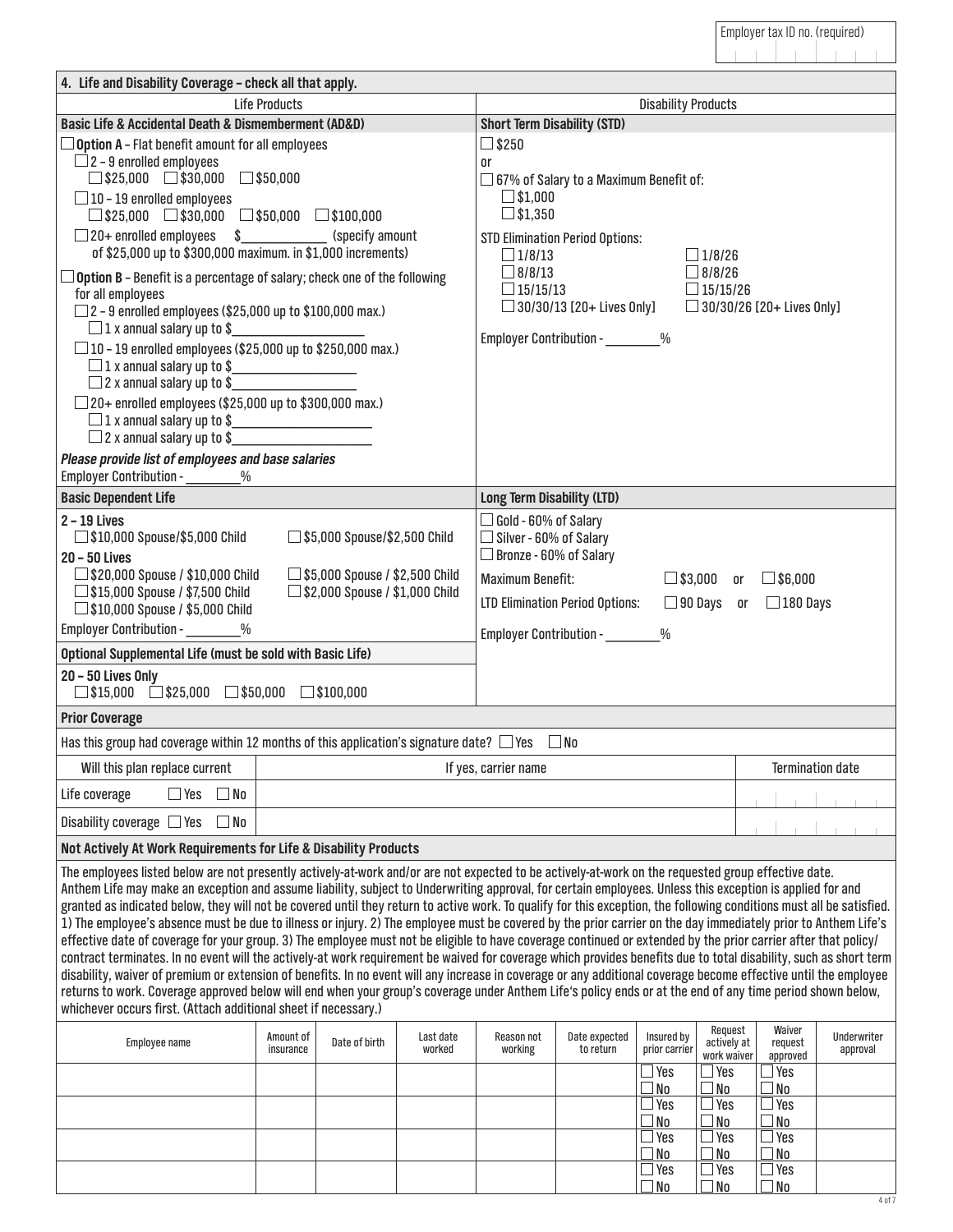| <b>Section D: Eligibility</b>                                                                                                                                                                                                                                                                                                                                                                                                                                                                                     |                               |                                                                                                                                                                                                                                                                                                                                                                                                                                                                                                                                                                                                                                                                                                                                                                                            |
|-------------------------------------------------------------------------------------------------------------------------------------------------------------------------------------------------------------------------------------------------------------------------------------------------------------------------------------------------------------------------------------------------------------------------------------------------------------------------------------------------------------------|-------------------------------|--------------------------------------------------------------------------------------------------------------------------------------------------------------------------------------------------------------------------------------------------------------------------------------------------------------------------------------------------------------------------------------------------------------------------------------------------------------------------------------------------------------------------------------------------------------------------------------------------------------------------------------------------------------------------------------------------------------------------------------------------------------------------------------------|
| 1. Total number of employees<br>(including employed owners/officers):<br>2. Number of eligible full-time employees<br>(minimum 30 hours per week):                                                                                                                                                                                                                                                                                                                                                                |                               | 9. Probationary period/waiting period for new employees/rehires:<br>$\Box$ First of month after hire date<br>$\Box$ 30 days $\Box$ 60 days<br>The standard effective date is first of the month following the<br>waiting period/probationary period.                                                                                                                                                                                                                                                                                                                                                                                                                                                                                                                                       |
| 3. Are part-time employees to be covered?<br>4. Number of employees enrolling in:<br>Life/Disability:<br>Vision:<br>5. Number of eligible DECLINING employees:<br>6. Number of INELIGIBLE employees:<br>7. Number of employees working outside of Colorado<br>8. Will coverage be restricted to a certain classification<br>of employees or employees working a certain number<br>of hours per week?<br>If yes, please explain what class(es) or number of<br>work hours are required (must be at least 30 hours) | ⊟ No<br>– Yes<br>∐ Yes<br>No. | 10. Under the Medicare Secondary Payer rules, which one applies<br>for your group?<br>$\Box$ Medicare is primary (less than 20 employees)<br>$\Box$ Anthem Blue Cross and Blue Shield is primary (20 or more employees)<br>Anthem Blue Cross and Blue Shield is primary coverage for groups with<br>20 or more total employees on each working day in each of 20 or more<br>calendar weeks in the current calendar year or the preceding calendar year.<br>11. Is your company currently subject to COBRA?<br>(Employed 20 or more total employees on at least<br>50% of the working days in the previous calendar year)<br>$\Box$ Yes $\Box$ No<br>12. Has this group had prior Medical coverage within 12 months of this<br>application? $\Box$ Yes $\Box$ No<br><b>Termination Date</b> |
| <b>Section E: Ownership</b>                                                                                                                                                                                                                                                                                                                                                                                                                                                                                       |                               |                                                                                                                                                                                                                                                                                                                                                                                                                                                                                                                                                                                                                                                                                                                                                                                            |

Please account for 100% of the ownership, regardless of eligibility. Insert an additional sheet if necessary.

| . .                            | ັ          |      |                         |                            |
|--------------------------------|------------|------|-------------------------|----------------------------|
| Last name                      | First name | M.I. | Percentage of ownership | Eligible                   |
|                                |            |      | $\frac{0}{0}$           | $\Box$ Yes $\Box$ No       |
|                                |            |      | $\frac{0}{0}$           | $\Box$ Yes $\Box$ No       |
|                                |            |      | $\frac{0}{0}$           | $\Box$ Yes<br>$\square$ No |
|                                |            |      | $\frac{0}{0}$           | $\square$ No<br>$\Box$ Yes |
| <b>Section F: Certificates</b> |            |      |                         |                            |

The Employer has the option to either access electronic copies or receive printed copies of the employee Certificates. Choose one.

 $\Box$  Yes – Employer will access electronic copies of the employee Certificates. By marking this option, employer understands that no printed copies of the Certificates will be mailed to its offices and agrees to comply with all applicable provisions of the Employee Retirement Income Security Act (ERISA). Employer shall also make printed copies available to its employees upon request.

 $\Box$  No – Employer will not access electronic copies of the Certificates. Employer would like to receive printed copies of the Certificates.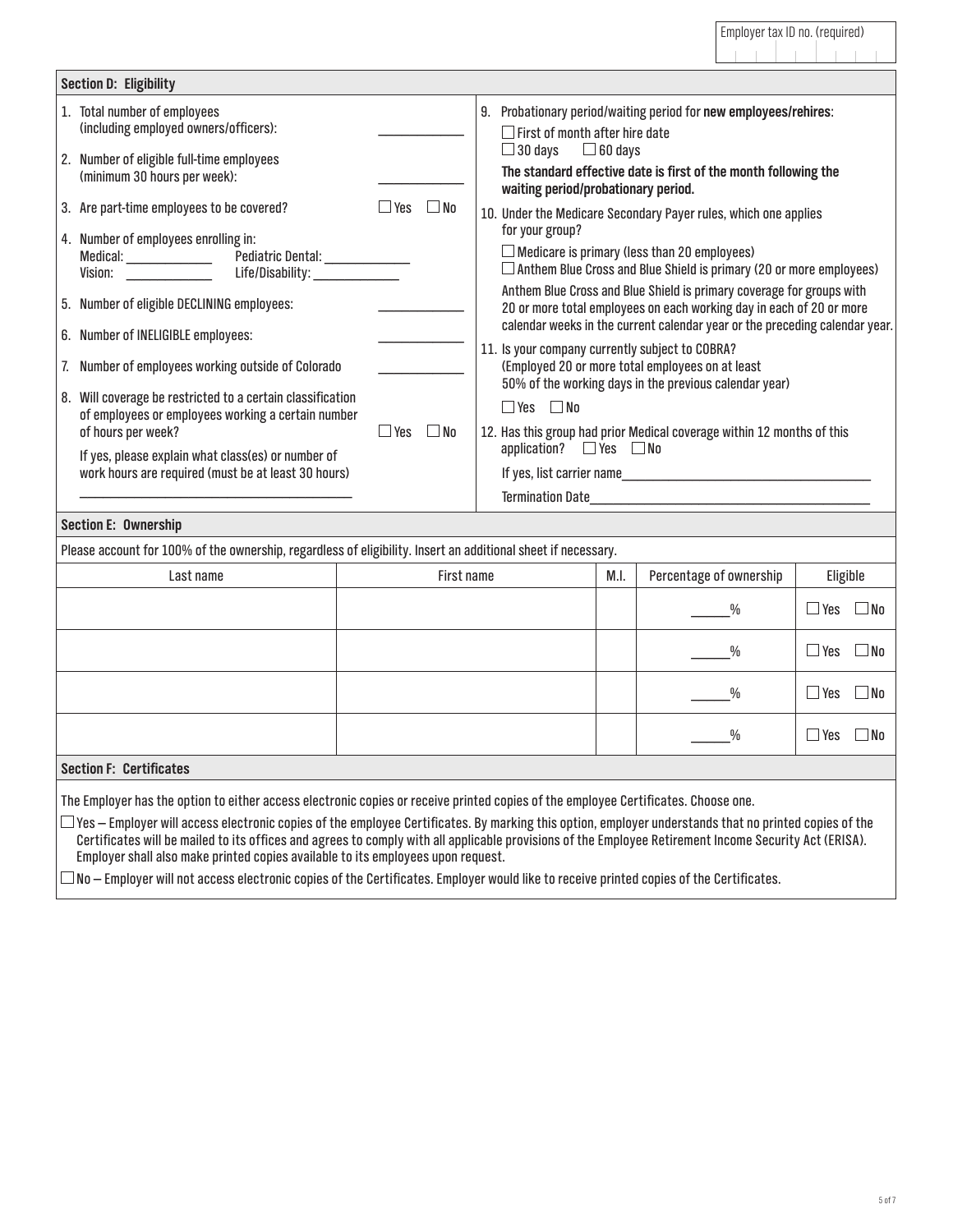#### **Section G: General Agreement**

#### **Please read this section carefully before signing the application.**

## **Please check the box that applies:**

- $\Box$  We, the employer, as administrator of an Employee Welfare Benefit Plan under ERISA (Employee Retirement Income Security Act of 1974), apply to obtain the coverage indicated. We understand that any dispute involving an adverse benefit decision may be subject to voluntary binding arbitration only after the ERISA appeals procedure has been completed.
- $\Box$  We, the employer, as administrator of an Employee Welfare Benefit Plan which is a church plan or governmental plan as defined under ERISA (Employee Retirement Income Security Act of 1974) and therefore not subject to ERISA, apply to obtain the coverage indicated.

To the best of our knowledge and belief, all information on this application is true and complete, and Anthem Blue Cross and Blue Shield, Anthem Life and/or HMO Colorado may rely on this application in deciding whether to provide coverage. If the application is not complete, Anthem Blue Cross and Blue Shield, Anthem Life and/ or HMO Colorado reserve(s) the right to reject it and notify us in writing. We understand and agree that no coverage will be effective before the date determined by Anthem Blue Cross and Blue Shield, Anthem Life and/or HMO Colorado, and that such coverage will be effective only if we have paid our first month's premium and this application is accepted. We understand that the premium rates calculated for the employer are contingent on the accuracy of eligibility data submitted on employees and covered dependents to Anthem Blue Cross and Blue Shield, Anthem Life and/or HMO Colorado. Any misstatements on the employees' applications or failure to report new medical information prior to the employee's effective dates may result in a material change to the group's coverage or premium rates as of the effective date of the group coverage. We further understand and agree that we should keep prior coverage in force until notified of acceptance in writing by Anthem Blue Cross and Blue Shield, Anthem Life and/or HMO Colorado and that no agent has the right to accept this application or bind coverage. If this application is accepted, it becomes a part of our contract with Anthem Blue Cross and Blue Shield, Anthem Life and/or HMO Colorado.

If we decide to cancel our group coverage after coverage has been issued, we understand that the cancellation will become effective on the last day of the month in which Anthem Blue Cross and Blue Shield, Anthem Life and/or HMO Colorado received the written notification of cancellation, and that no premiums will be refunded for any period between Anthem's receipt of the notification and the last day of the month when the cancellation takes effect. If there are any premiums after thecancellation date, we understand that Anthem Blue Cross and Blue Shield, Anthem Life and/or HMO Colorado will refund these premiums after 45 days from the premium deposit date.

## **Fraudulent Insurance Acts**

**It is unlawful to knowingly provide false, incomplete, or misleading facts or information to an insurance company for the purpose of defrauding or attempting to defraud the company. Penalties may include imprisonment, fines, denial of insurance and civil damages. Any insurance company or agent of an insurance company who knowingly provides false, incomplete or misleading facts or information to a policyholder or claimant for the purpose of defrauding or attempting to defraud the policyholder or claimant with regard to a settlement or award payable from insurance proceeds shall be reported to the Colorado Division of Insurance within the Department of Regulatory Agencies.**

| Sign <br>  here | Company officer signature                                                                 | Printed name |              | Title | Date (MM/DD/YYYY) |
|-----------------|-------------------------------------------------------------------------------------------|--------------|--------------|-------|-------------------|
| representative  | Accepted by Anthem Blue Cross and Blue Shield, Anthem Life and/or HMO Colorado authorized |              | Printed name |       | Date (MM/DD/YYYY) |